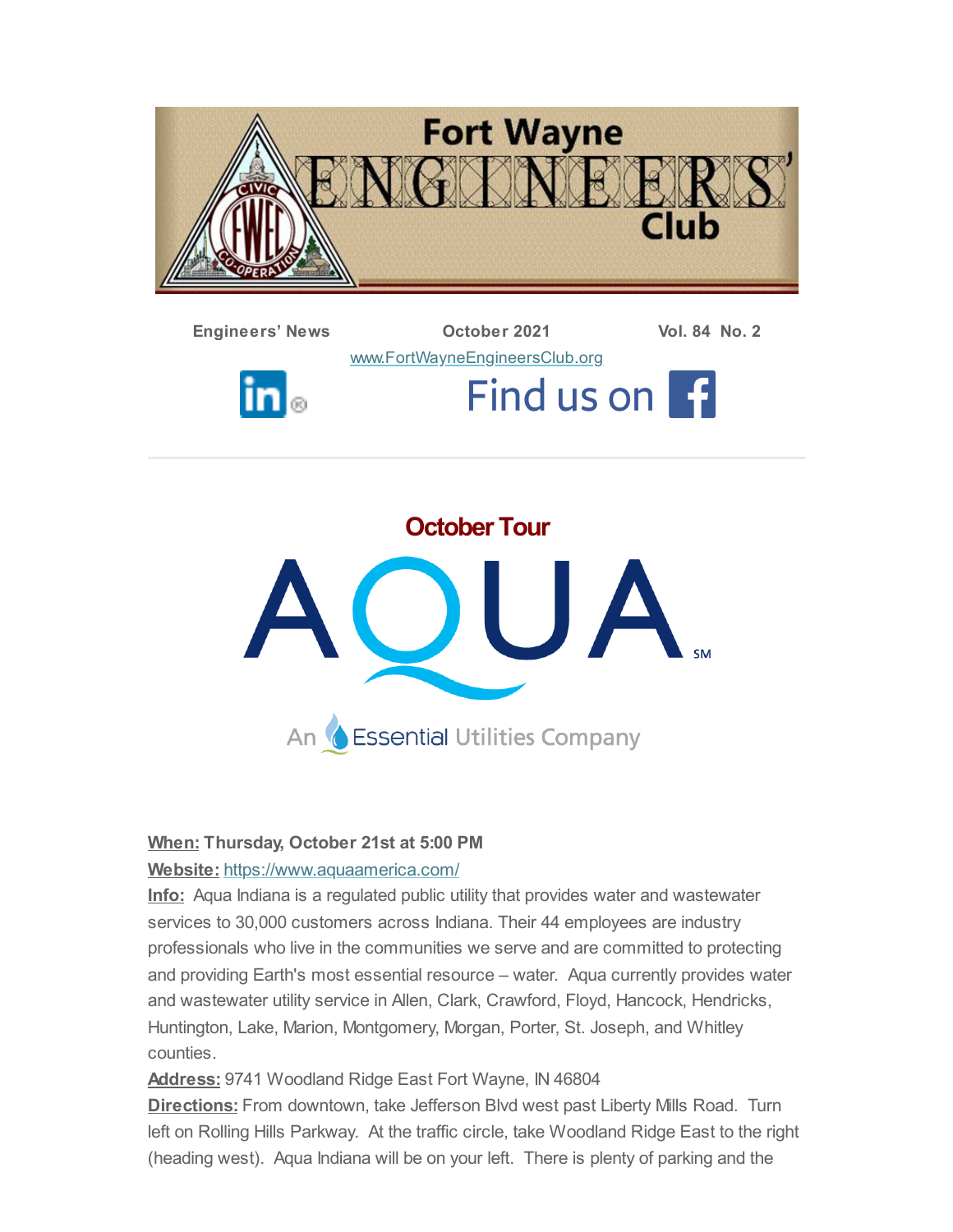area is well lit. No open-toe shoes are allowed. The facility might be hard to find, so please see the map link below.

<https://goo.gl/maps/7dgSKbreVeEJF9XJ8>

### **September Tour Summary**

by Rod Vargo



**Date: September 16th, 2021**

Across the space of 25 years, APT Manufacturing Solutions moved to larger buildings three times and then expanded that last building three times, to currently occupy 75,000 modern square feet. There are about 30 engineers among 95 employees. The business is a tapestry of skills, which merge to create high-speed fully-automated lines, such as material-handling or packaging, for well known corporations. It is ISO 9001 certified.

Their website [aptmfg.com](https://aptmfg.com/) is well done and potentially worth sharing, particularly with FWEC adolescents and parents. A dominant factor for its success and worker retention appears to be a long-term commitment to effective in-house education, evolving each individual's role in the company.

For more, click [here](#page-3-0) to read the full summary

# **New job posting listed**

The club accepts both job openings from around the area, as well as resumes from those seeking employment. Please submit these to the following email address: [Info@FortWayneEngineersClub.org](mailto:info@fortwayneengineersclub.org)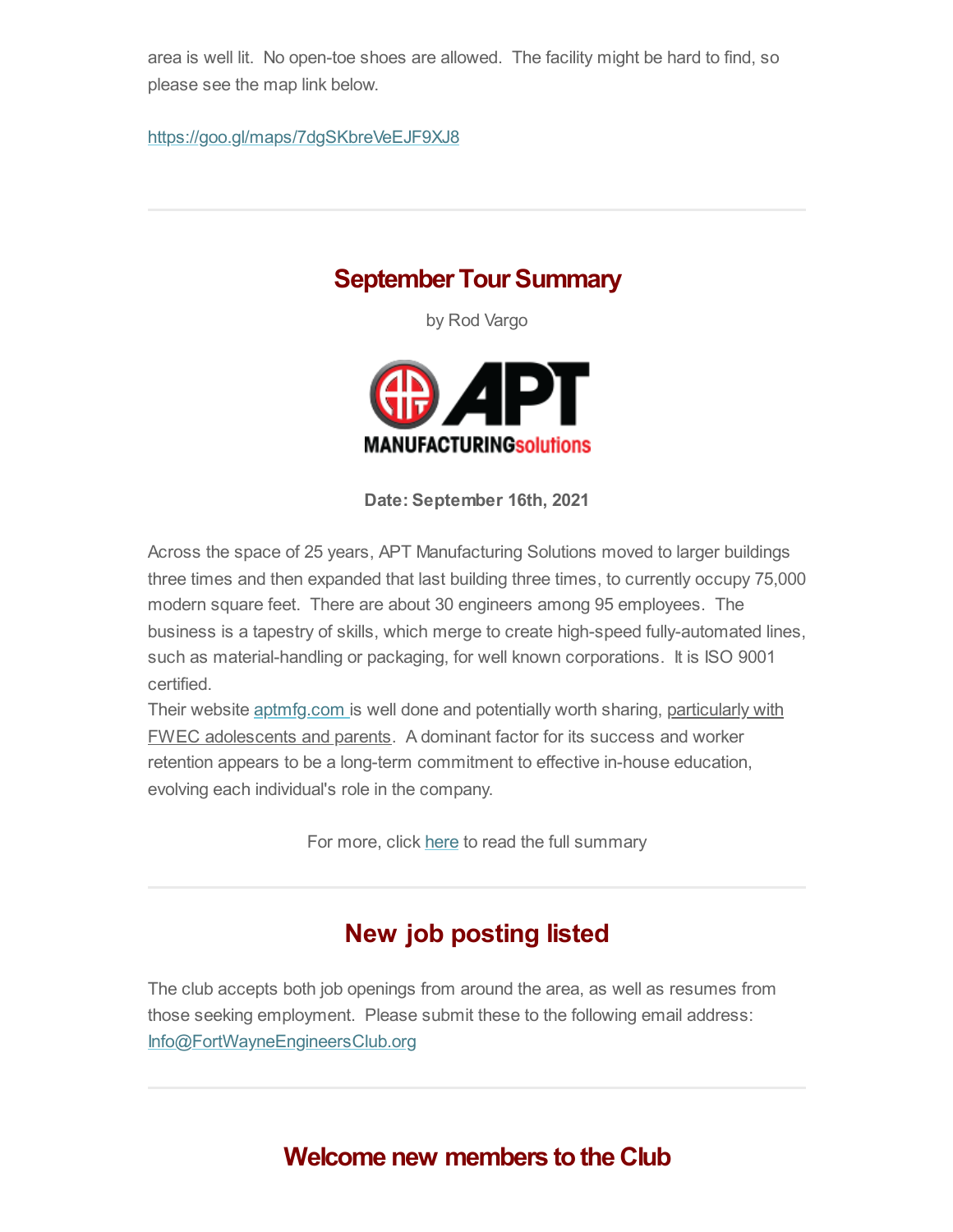### **Volunteer positions within the Club**

### **This month's spotlight is on the position of Website Editor**

The club is currently in need of a website editor. While this might sound like a daunting position, it is really a fairly easy job. It involves making updates to our current website, which is hosted locally and uses a program called [WordPress](https://wordpress.com/) for editing and design. The typical monthly job entails updating the home page to display the current month's tour and any other minor modifications that are needed. It is estimated that you'll spend roughly 30 minutes to an hour each month doing this job. If you're interested in learning a new skill and would like to help the club, please contact Ryan Stark at [Info@FortWayneEngineersClub.org](mailto:info@fortwayneengineersclub.org)

### **Local Opportunities**

#### **Experimental Aircraft Association Chapter 2**

The Experimental Aircraft [Association's](https://www.eaa2.org/young_eagles.php) Chapter 2 is very active. Check the EAA-2 website for current information!

#### **TekVenture**

See Facebook or [www.tekventure.org](http://www.tekventure.org/) for updates.

### **General Info**

Fort Wayne Engineers Club dues are \$0. Donations are welcome but strictly voluntary. In recent years, club funds have helped support Discover-E, the Regional Science and Engineering Fair, annual bridge building contests in schools, academic awards, networking events, mentoring, our website, and facilitating free tours. Please see [FortWayneEngineersClub.org](http://fortwayneengineersclub.org/), LinkedIn, or Facebook for updates on current Club activities, other news, and/or prior newsletters.

Those participating in activities through FWEC and our hosts does so strictly at their own risk, including disease exposures. Participation in club events is voluntary, free, nonprofit, and solely for the benefit of participants and the community at large. Anyone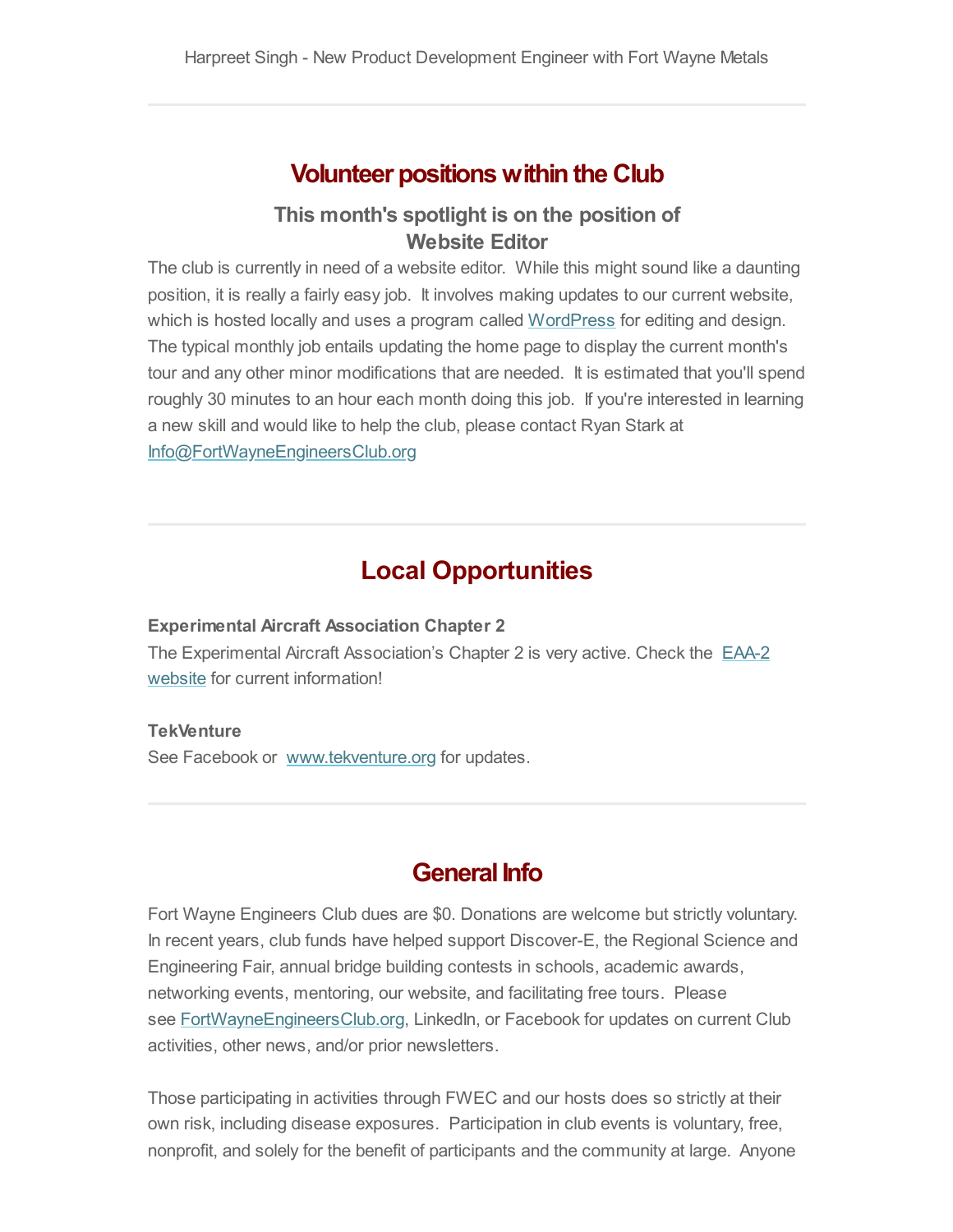with an interest may participate unless restrictions are specified for specific events, such as minimum age or minimum safety attire.

### **Interested in hosting a tour?**

Contact us at [Info@FortWayneEngineersClub.org](mailto:info@fortwayneengineersclub.org)

### **FWEC Board Meetings**

The FWEC board meets eight times a year to plan and organize tours for our members. These meetings are open for anyone to attend. We are always looking for new members to join our team! If you are interested in being a board member please attend our next board meeting or contact us at [info@fortwayneengineersclub.org.](mailto:info@fortwayneengineersclub.org)

**Next Meeting** Date: Tuesday November 2nd, 2021 Time: 7:00 pm Location: Blackstone Laboratories 502 E Pettit Ave, Fort Wayne, IN 46806

## <span id="page-3-0"></span>**September Tour Summary Continued**

Most of the lines are built and finished in-house from scratch except for basics such as robotic arms, PLCs, and a portion of the software (FANUC, Rockwell Automation, Miller, and APT Manufacturing brands apply). A lot was said during our tour about what different colors mean, and why. The "tapestry" mentioned could be thought of in four dimensions including time factors which ranged from the immediate capacities of automated lines, to incessant change in technology, safety, and standard practices. Potential automated lines are designed, built, tested, and initially demonstrated to end users in APT's facility. They are then relocated, installed, and given final testing at the clients' locations by pretty much the same engineers and staff, providing travel and breaks in routine.

APT requires focus and commitment, but also clearly assures time for family life. The high proportion of engineers among employees reflects the complexity of these individually designed and customized lines. Various approaches including 3-D printing are used to prototype working heads for the robotic arms. Their worker protection techniques can include combinations of physical barriers, invisible light curtains,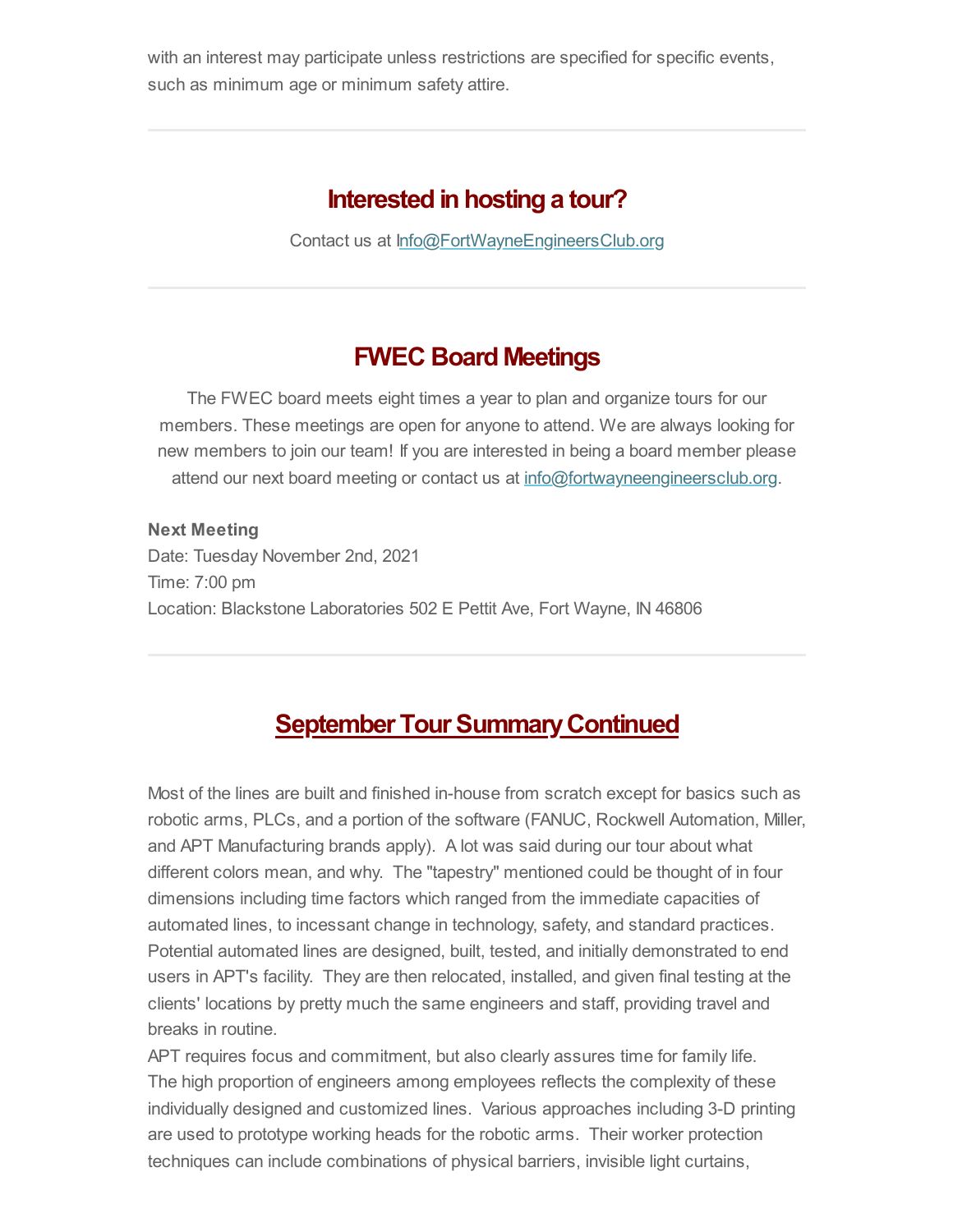sensors to monitor workers in the area, and more. Stresses on moving parts are electronically monitored and distributed as evenly as possible, in order to minimize breakdowns and predict when parts would need replacement during scheduled maintenance periods. A reason for the multiple worker safety features is to slow equipment as workers approach critical areas, avoiding abrupt emergency stops from high speed.

Electrical configurations and cabinets are essentially unique to each line. Literally all of us were deeply impressed by the philosophy and consistent discipline evident in the panels. Anyone could identify the purpose of a wire and follow it without touching the system.

Analogous to APT's wiring philosophies, we were shown features programmed into displays and built into the production lines which speed and foolproof routine maintenance or troubleshooting, with minimal handling or contact. Overall, unscheduled in-person service trips to client facilities have been nearly eliminated. You would think the clarity designed into the wiring and systems would have become industry standard practices years ago. What we saw was refreshing. Our tours and personal experiences over recent years have increasingly indicated a world where a worker's static electricity can fry the microelectronics in products. OR, at the other extreme, voltages and fields have increased dramatically.

Our tour included projects underway across the breadth of what FWEC might call automated packaging, boxing, palletizing, and logistical load staging.

Structural and other components are designed and fabricated in-house, such as platforms, most parts of conveyers, sensor brackets, barriers, and enclosures. This developed over time. Pieces and parts were being actively extruded, machined, and otherwise produced by largely automated equipment, while a venerable CNC/manual machining station was clearly ready to go for in-house educational purposes. Welding, fabrication, and powder coating effectively have their own shop building with laser cutter (12' x 8' work size?).

An underlying theme behind APT has been successful accretion of business opportunities as they arise. Ideas were embraced as long as they made financial sense, despite additional complexity such as expanding and diversifying manufacturing abilities. This is significantly different in business philosophy from many of our tours, which arose as separate companies because employers had viewed customer requests as a distraction.

As a result, APT is a collection of interwoven ventures. Its commitment to in-house training of promising adolescents and existing employees led to burgeoning demand for educational purposes (small versions of automated equipment, specialized industrial training including correct wiring of electrical control boxes, and support materials). APT's brackets for holding sensors has mushroomed into a "Swivellink" product line that dominates some types of production lines and fills a 42 page catalog. When time permits, imperfections are machined out of engine castings from another business nearby. Two automated monsters from the 1960's (kept workplace compliant) machine venerable transmission gears. (Most automotive contracts proved unprofitable but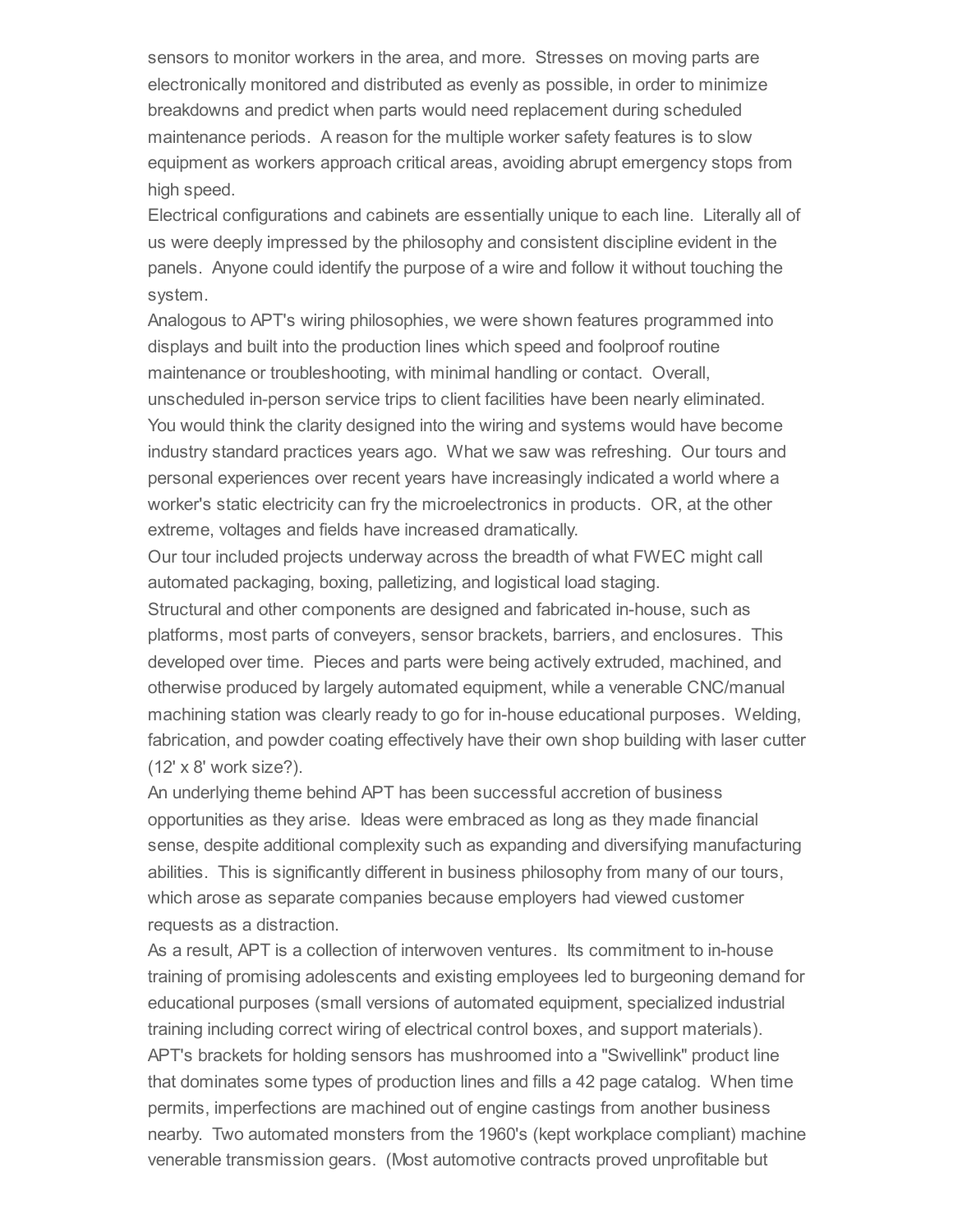some specialty niches are viable, facilitate nearby business activity, help retain skilled employees year-round, and attract further opportunities.)

APT's quest for effective education resulted in, to quote their accurate website, a "commitment to building training systems and curriculum that teaches Industry 4.0 and IIoT (Industrial Internet of Things) manufacturing in vocational schools, trade schools, and universities throughout the United States." APT coordinates closely with Ivy Tech and is building units for Indiana Tech, among others.

But embracing ideas is not enough. APT consciously develops products in ways to be unique, relatively hard to merely copy, and draws in cooperators such as distributors with existing track records. There is not enough room in this report to relate APT's candor about maintaining organizational rigor in terms of business plans/planning, law, and finance.

Fort Wayne Engineers Club has tried to attract adolescents into engineering and related careers, with mixed results. APT has worked for years through multiple school venues to attract and rigorously screen high school sophomores (from roughly a 25 mile radius) to select 10 of them for an in-house shop, industrial arts, and manufacturing curriculum during most afternoons of the Junior year. The Juniors are mentored to help discover their individual interests, if any. Their program may continue in the Senior year by focusing on the skills needed for each individual's interests. After graduation, training may continue in formally-registered apprenticeship and/or college programs. These require various contractual commitments by employee and APT, but can be exited.

The roles and responsibilities of APT engineers also seem to be moved along to maintain their engagement and expand abilities. Desk spaces are set up in groups, with excess capacity to allow physical relocation as projects change and interactions shift. Sales or marketing seems to be among the pinnacle roles, such as drafting concepts for current customer needs, then passing designing and execution to coworkers. (FWEC has long advised that marketing can be a great engineering career.)

APT seems unusual in formally using design tools from pencil sketches to CAD. The lifelong in-house training approach tries to determine an individual's best fit before starting professional training. Even the selection process appears to be career counseling. This is largely the opposite of conventional educations.

There was discussion of the difference between "certificates" and "certifications", and the importance of what organization was issuing the certification. Viable certifications, apprenticeships, and degrees are valuable.

There were also refreshing dialogues on so-called "attention deficit disorder" being a functional ability to organize and systematically focus in a stepwise fashion while multiple complex situations compete for immediate attention. It also helps in delegating tasks. Recognizing human factors, particularly in young minds, helped APT evolve its educational approaches, retain skilled workers, and sustain its accretion model with rigor. FWEC and news sources regularly note that about half of current-era technology and entertainment leaders are college dropouts. Successful business startups rarely